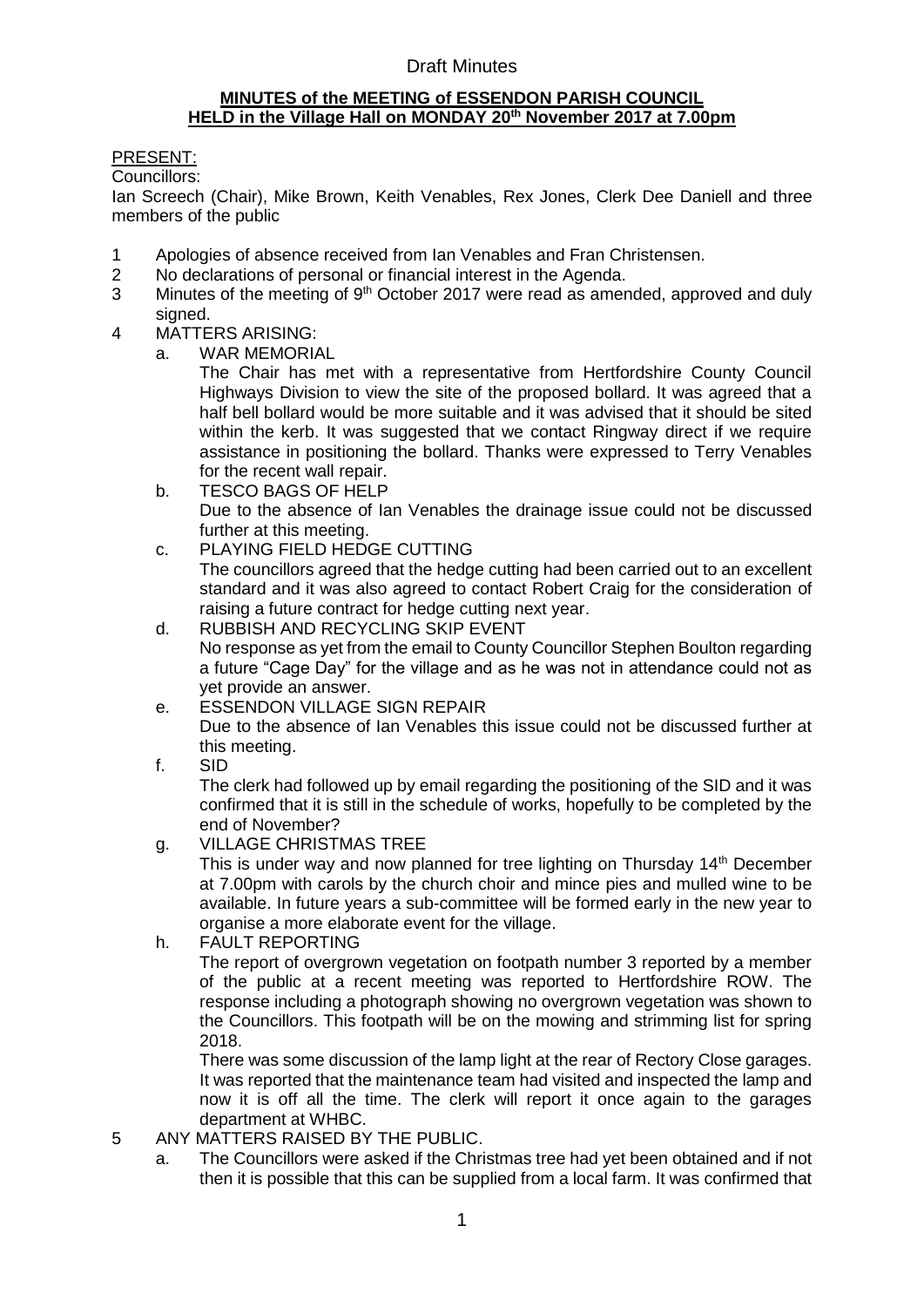# Draft Minutes

Gascoyne Estates had been contacted and the email had been passed to the park ranger but as yet there had been no response. The Dutch Nursery had also been approached to supply a tree but may not have the appropriate size of tree.

- b. The Councillors were informed that an Enforcement Action by Hertfordshire County ROW has been raised regarding a CCTV camera on Hornbeam Lane and a fence that has been moved. As this is a private land dispute it was not considered an item that the parish council could be involved in.
- c. The Councillors were informed of a community leaf clearing action in the churchyard on 2nd December at 12.30pm and it was agreed this could be advertised on the Facebook page and the parish council website. The clerk agreed to post this action.
- d. It was reported that "lamping" had been taking place and large numbers of birds had been beheaded with just their bodies left behind.

### 6 ALLOTMENTS

The Chair confirmed a successful meeting had been held with the allotment holders and it had been agreed that rents will be increased by £5 per plot next year to the still relatively inexpensive annual rent of £25 per plot. This increase to cover the purchase of a good quality strimmer that would be stored with the reconditioned lawn mower that had been donated by Councillor Rex Jones. This increase to also cover the expense of servicing the strimmer. It was suggested that allotment holders be trained in the use of the strimmer prior to installation and a notice regarding appropriate health and safety issues be posted. The clerk to contact HAPTC for advice on appropriate wording to cover the legal aspects of users of said equipment.

7 GRANTS TO CHURCHYARD AND VILLAGE HALL As these grants were increased last year, it was agreed to maintain the same payments for this year 2017/2018.

# 8 FINANCE

*Cheques were signed for the following expenditure.* 

| <b>TOTAL</b>                               | £1,661.16 |
|--------------------------------------------|-----------|
| <b>HMRC November tax payment</b>           | £103.20   |
| Admin expenses to date                     | £34.60    |
| Clerk Duties 5/9/17-20/11/17               | £413.36   |
| Maintaining/Developing Website             | £330.00   |
| <b>TDC Tree Care Hedge Cutting</b>         | £540.00   |
| Xmas tree stand Mill Green Forge           | £60.00    |
| Tree Heritage (new tree for playing field) | £180.00   |
|                                            |           |

The clerk presented the budget for 2018/2019. The matter of setting up a reserve fund account for the village hall was discussed to be decided at the next meeting when the precept will also be considered.

#### 9 PLANNING MATTERS

There was some discussion regarding the Birchall Garden Suburb local plan and the report received from the Welwyn Garden City Society opposing the plan. It was noted and progress will be observed.

Orme Court planning application has been approved for reallocation of parking spaces and bin placement.

33 Glebe Cottages planning application for rear extension has been refused.

Warrenwood Manor Stables planning application for first floor amendment refused. Warrenwood Manor planning application for basement level amendment approved. Camleigh Farm planning application single storey extension approved.

Essendonbury Farm variation and Wildewood extensions awaiting decisions.

#### 10 CORRESPONDENCE

a. SUNSET VIEW – discussion of email from prospective purchaser that Guinness Trust has increased the price at the last moment. As this development was specifically to assist local people to purchase affordable homes, Mike Brown will draft a letter to Guinness with our response to the increase.